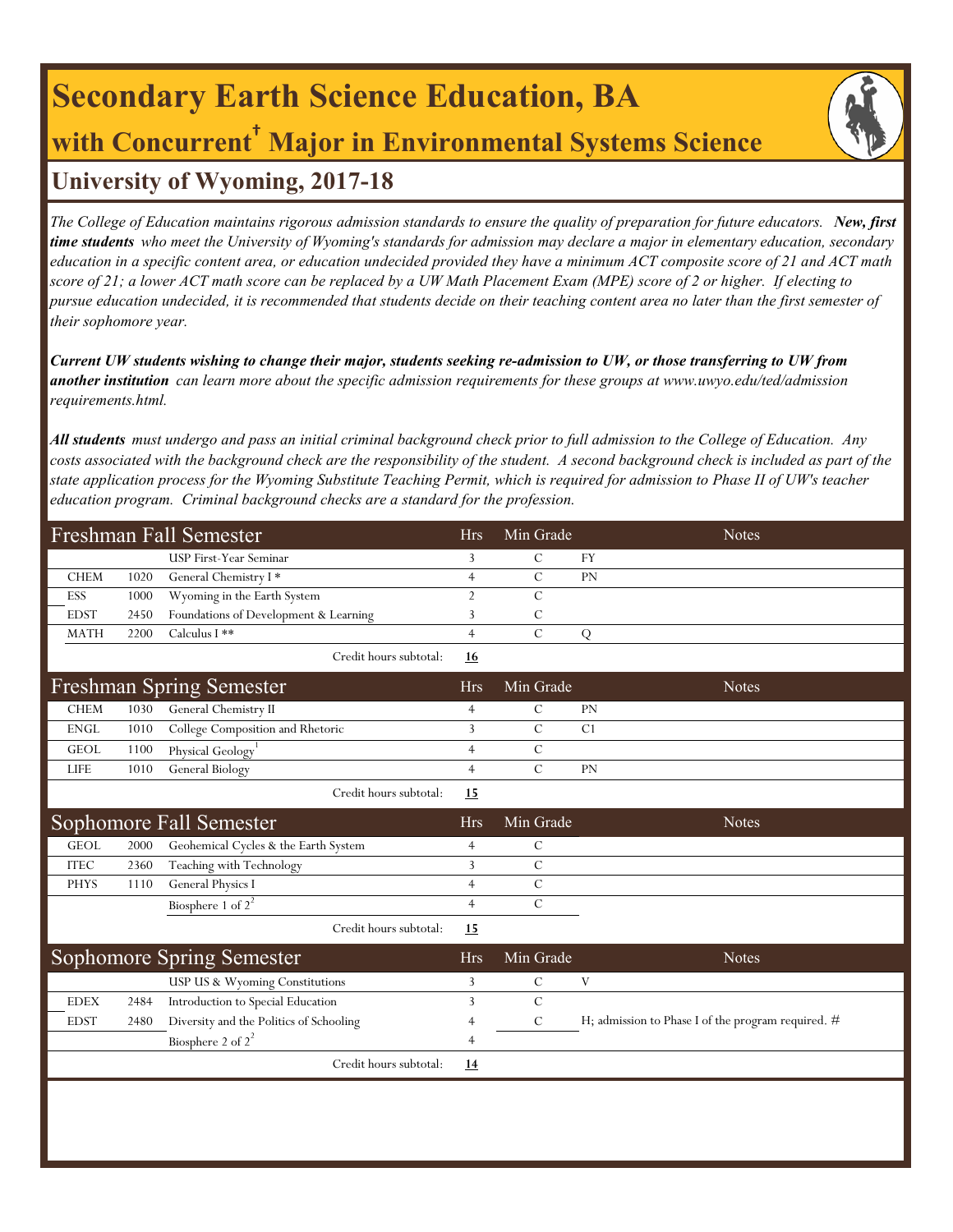## **Secondary Earth Science Education, BA**

## **with Concurrent† Major in Environmental Systems Science**

### **University of Wyoming, 2017-18**

|                                                                                                                                     |      | Junior Fall Semester                           | <b>Hrs</b>     | Min Grade     | <b>Notes</b>                                                 |  |  |  |
|-------------------------------------------------------------------------------------------------------------------------------------|------|------------------------------------------------|----------------|---------------|--------------------------------------------------------------|--|--|--|
| <b>EDST</b>                                                                                                                         | 3550 | <b>Educational Assessment</b>                  | 2              | С             | Prerequisite of a 2.75 cumulative UW gpa.                    |  |  |  |
|                                                                                                                                     |      | $Anthrosphere^3$                               | 3              |               |                                                              |  |  |  |
|                                                                                                                                     |      | Atmosphere <sup>4</sup>                        | 3              |               |                                                              |  |  |  |
|                                                                                                                                     |      | Electives                                      | 5              |               |                                                              |  |  |  |
|                                                                                                                                     |      | Credit hours subtotal:                         | 13             |               |                                                              |  |  |  |
|                                                                                                                                     |      | <b>Junior Spring Semester</b>                  | <b>Hrs</b>     | Min Grade     | <b>Notes</b>                                                 |  |  |  |
| <b>EDST</b>                                                                                                                         | 3000 | Teacher as Practitioner                        | 6              | $\mathcal{C}$ | C2; admission to Phase II of the program required. #         |  |  |  |
|                                                                                                                                     |      | Lithosphere 1 of $2^5$                         | 3              |               |                                                              |  |  |  |
|                                                                                                                                     |      | Upper division GIS/Remote Sensing <sup>6</sup> | 4              |               |                                                              |  |  |  |
|                                                                                                                                     |      | Elective                                       | 3              |               |                                                              |  |  |  |
|                                                                                                                                     |      | Credit hours subtotal:                         | <u>16</u>      |               |                                                              |  |  |  |
|                                                                                                                                     |      | <b>Senior Fall Semester</b>                    | <b>Hrs</b>     | Min Grade     | <b>Notes</b>                                                 |  |  |  |
| <b>EDSE</b>                                                                                                                         | 3275 | Methods I: Secondary Science Education         | 3              | C             | Admission to Phase IIIa of the program required. #           |  |  |  |
| <b>EDSE</b>                                                                                                                         | 4275 | Methods II: Secondary Science Education        | $\overline{4}$ | $\mathcal{C}$ | C3; admission to Phase IIIa of the program required. #       |  |  |  |
|                                                                                                                                     |      | Lithosphere 2 of $2^5$                         | 3              |               |                                                              |  |  |  |
|                                                                                                                                     |      | Data Analysis <sup>6</sup>                     | 3              |               |                                                              |  |  |  |
|                                                                                                                                     |      | Elective                                       | 3              |               |                                                              |  |  |  |
|                                                                                                                                     |      | Credit hours subtotal:                         | 16             |               |                                                              |  |  |  |
|                                                                                                                                     |      | <b>Senior Spring Semester</b>                  | <b>Hrs</b>     | Min Grade     | <b>Notes</b>                                                 |  |  |  |
|                                                                                                                                     |      |                                                |                |               | Admission to Phase IIIb of the program required; offered S/U |  |  |  |
| <b>EDSE</b>                                                                                                                         | 4500 | Residency in Teaching                          | 15             | S             | only. $#$                                                    |  |  |  |
| ESS                                                                                                                                 | 4970 | Internship                                     | $\overline{0}$ |               | Fulfilled with successful completion of EDSE 4500            |  |  |  |
|                                                                                                                                     |      | Credit hours subtotal:                         | <u>15</u>      |               |                                                              |  |  |  |
|                                                                                                                                     |      | <b>TOTAL CREDIT HOURS:</b>                     | 120            |               |                                                              |  |  |  |
| This is a quide for course work in the major: actual course sequence may vary by student. Please refer to the online student degree |      |                                                |                |               |                                                              |  |  |  |

urse work in the major; actual course sequence may vary by student. Please refer to the online stude evaluation, and consult with an academic advisor. • Not all courses are offered every semester and some electives may have prerequisites. Students should review the course descriptions in the *University Catalog* and consult with their academic advisor to plan accordingly.

#### **University of Wyoming requirements:**

Students must have a minimum cumulative GPA of 2.0 to graduate. • Students must complete 42 hours of upper division (3000-level or above) coursework, 30 of which must be from the University of Wyoming. • Courses must be taken for a letter grade unless offered only for S/U. • University Studies Program (USP) Human Culture (H) and Physical & Natural World (PN) courses must be taken outside of the major subject, but can be cross-listed with the major.

#### **College of Education requirements:**

This plan assumes student college readiness. Students should be able to start taking 1000-level courses the first semester of college.  $\bullet$ All professional education courses must be completed with a grade of C or higher. Grades of C- or lower will not satisfy this requirement.